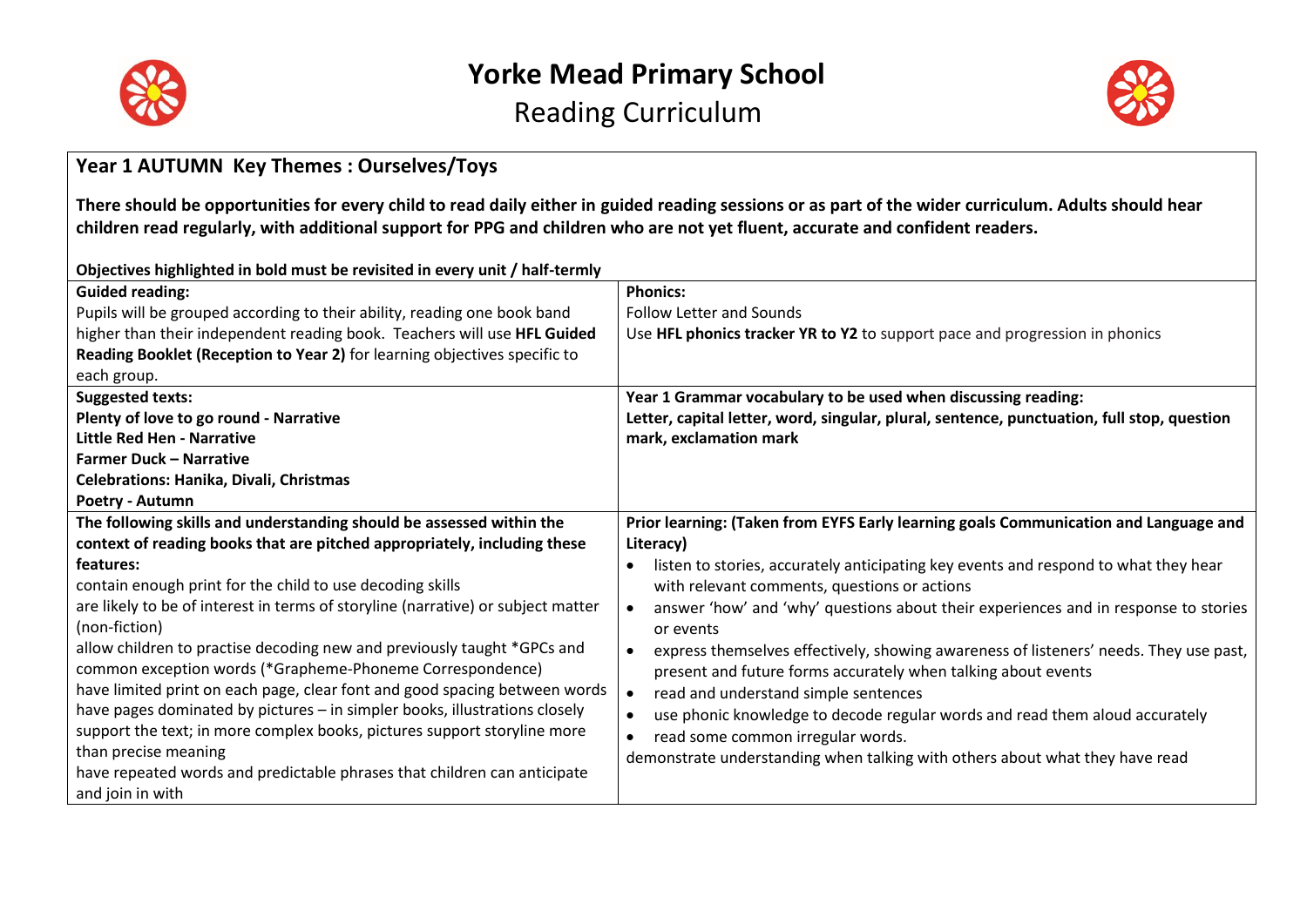



| <b>Core Learning Intentions</b><br>Age Related - securing green                                                                                                                                                                                          |                                                                                                                                                                                                                                                                                                                                                                                                                                                                                                                                                                                                                                                                                                                      |                                                                            |
|----------------------------------------------------------------------------------------------------------------------------------------------------------------------------------------------------------------------------------------------------------|----------------------------------------------------------------------------------------------------------------------------------------------------------------------------------------------------------------------------------------------------------------------------------------------------------------------------------------------------------------------------------------------------------------------------------------------------------------------------------------------------------------------------------------------------------------------------------------------------------------------------------------------------------------------------------------------------------------------|----------------------------------------------------------------------------|
| <b>READING ACROSS THE CURRICULUM INCLUDING IN ENGLISH</b>                                                                                                                                                                                                | <b>GUIDED READING</b>                                                                                                                                                                                                                                                                                                                                                                                                                                                                                                                                                                                                                                                                                                | <b>Extension</b><br><b>Opportunities</b><br>Next steps<br>(Needed for GDS) |
| <b>VOCABULARY</b><br><b>Vocabulary</b><br>identifies simple and recurring literary language<br>identifies the meaning of vocabulary in context<br>explains their understanding of texts that are pitched beyond the level they<br>can read independently | <b>DECODING:</b><br>read common exception words (Year 1 Spellings)<br>read accurately by blending sounds in unfamiliar words<br>containing GPCs that have been taught (-s, -es, -ing, -<br>ed, -er and -est endings) including words with more<br>than one syllable<br>read aloud, accurately and independently books that are<br>consistent with their developing phonic knowledge.<br>read words with contractions (for example, I'm, I'll,<br>we'll), and understand that the apostrophe represents<br>the omitted letter(s)<br>respond speedily with the correct sound to graphemes<br>(letters or groups of letters) for all 40+ phonemes,<br>including, where applicable, alternative sounds for<br>graphemes. |                                                                            |
| <b>RETRIEVING</b><br>with support, justifies their views about texts they have had read to them<br>e.g. uses the word 'because'<br>recognises patterns in texts, e.g. repeated phrases and refrains<br>discusses the significance of the title           | <b>RETRIEVING</b><br>checking the text makes sense as they read and self-<br>correct mistakes.                                                                                                                                                                                                                                                                                                                                                                                                                                                                                                                                                                                                                       |                                                                            |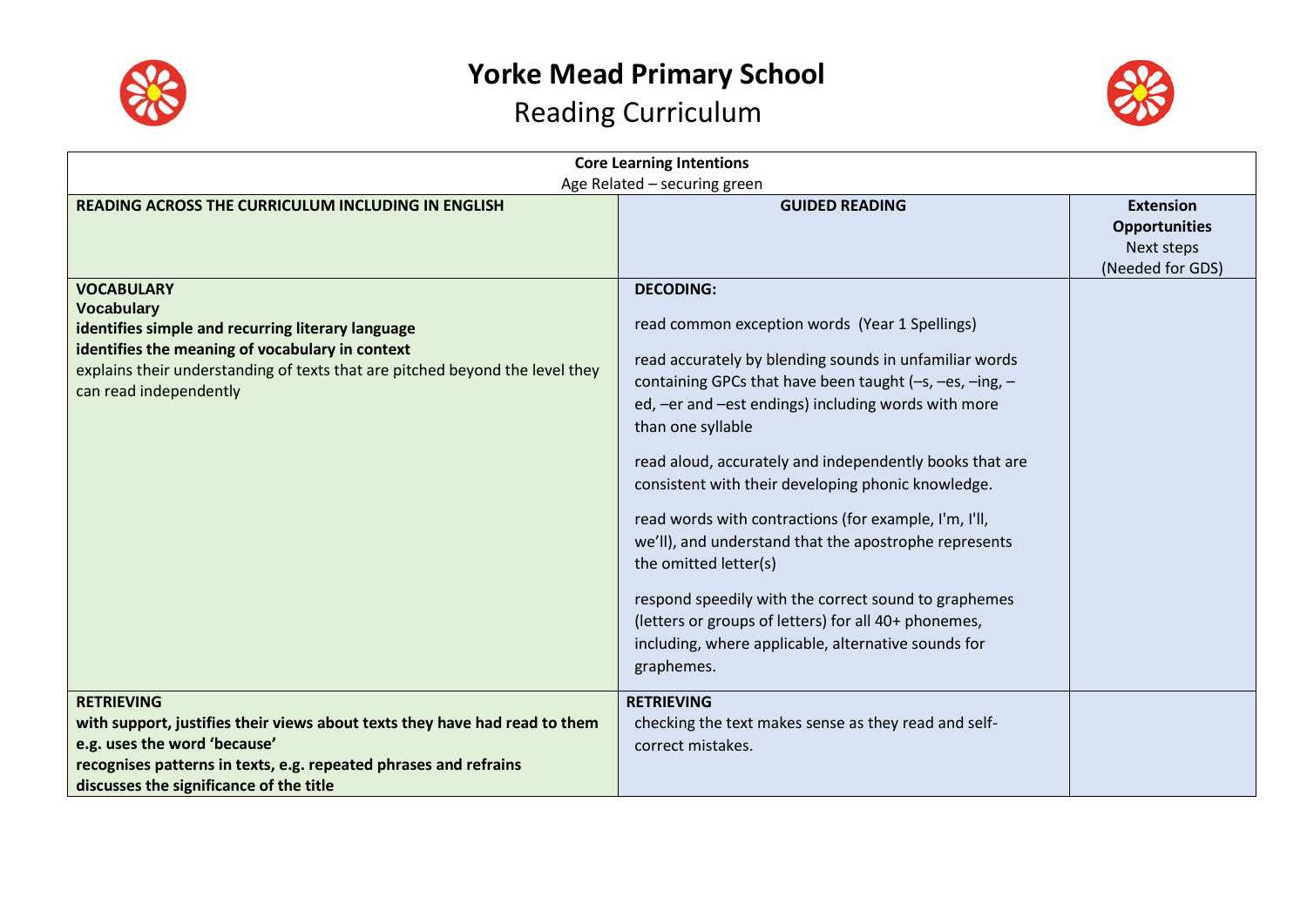



| observes the punctuation and uses this to aid understanding                    | explaining clearly their understanding of what is read to        |  |
|--------------------------------------------------------------------------------|------------------------------------------------------------------|--|
| retrieves key information from a text                                          | them.                                                            |  |
| identifies complete sentences                                                  |                                                                  |  |
| identifies typical phrases e.g. story openings and endings                     | discussing word meanings and linking new meanings to             |  |
| understands that there is a range of non-fiction texts, e.g. different layouts | words already known.                                             |  |
| for instructions, non-fiction books etc                                        |                                                                  |  |
| begins to understand how written language can be structured differently        |                                                                  |  |
| according to genre e.g. in order to build surprise in a narrative or present   |                                                                  |  |
| facts in non-fiction                                                           |                                                                  |  |
| comments on things that interest them                                          |                                                                  |  |
|                                                                                |                                                                  |  |
| <b>INFERRING</b>                                                               | <b>INFERRING</b>                                                 |  |
| Inferring                                                                      | Inference:                                                       |  |
| identifies goals/motives of the main character on the basis of what they       | making inferences from the text based on what is said and        |  |
| have said and done e.g. 'I think she wants her daddy to help her build a       | done in the book.                                                |  |
| sandcastle.'                                                                   | linking their own experiences to their reading and using these   |  |
| expresses preferences linked to own experiences e.g. 'I like going to the      | to help understand the text.                                     |  |
| beach too'                                                                     |                                                                  |  |
| uses different voices for characters when reading dialogue aloud               |                                                                  |  |
| use different voice pitch to indicate whether they are reading an              |                                                                  |  |
| exclamation or question                                                        |                                                                  |  |
|                                                                                |                                                                  |  |
| <b>PREDICTING</b>                                                              | <b>PREDICTING</b>                                                |  |
| predicts events and endings                                                    | predicting what might happen from what has been read so far      |  |
|                                                                                |                                                                  |  |
| <b>SUMMARISING</b>                                                             | <b>SUMMARISING</b>                                               |  |
| identifies how non-fiction texts are sequenced                                 | understanding the particular characteristics of fairy tales and  |  |
| identifies the beginning, middle and end of stories and pattern in poetry      | traditional stories                                              |  |
|                                                                                | discussing the significance of the title and events              |  |
|                                                                                | retelling well known stories such as fairy tales and traditional |  |
|                                                                                | stories                                                          |  |
|                                                                                |                                                                  |  |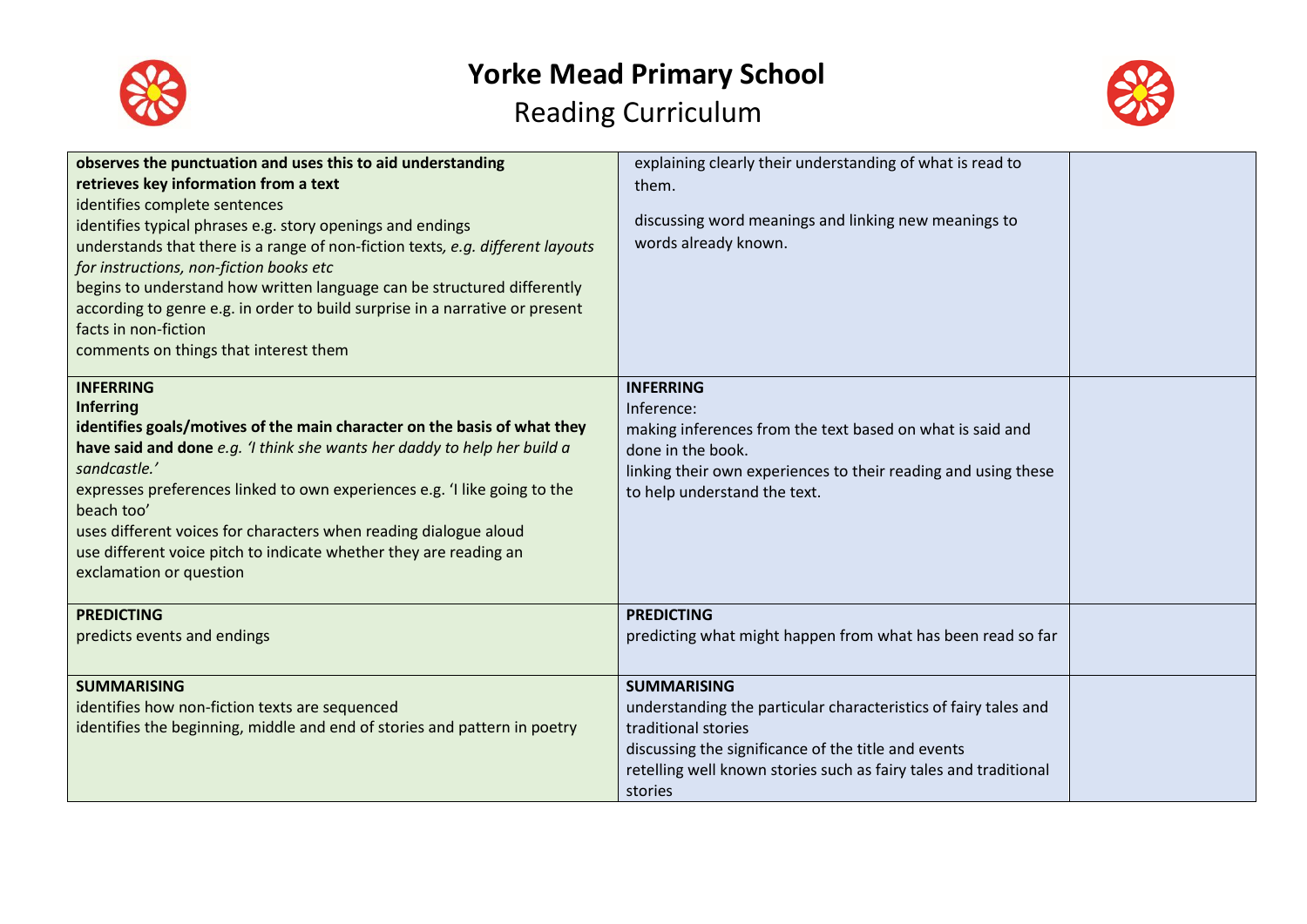



| <b>READING BEHAVIOURS AND FLUENCY</b>                                  | <b>READING BEHAVIOURS AND FLUENCY</b>                          |  |
|------------------------------------------------------------------------|----------------------------------------------------------------|--|
| reads age-appropriate texts fluently, pauses appropriately, reading in | learning to appreciate poetry/rhymes and recite some by        |  |
| phrases, and using punctuation with around 90% accuracy                | heart                                                          |  |
| re-reads to self-correct if meaning is lost                            | participating in discussions about both books that are read to |  |
| asks questions to clarify                                              | them and those they can-read for themselves, taking turns      |  |
| connects what they read or hear to their own experiences               | and listening to what others say                               |  |
| knows the voice telling the story is called the narrator               |                                                                |  |

| <b>Year 1 SPRING Key Themes: Weather/India</b>                                                                                                          |                                                           |                      |
|---------------------------------------------------------------------------------------------------------------------------------------------------------|-----------------------------------------------------------|----------------------|
| <b>Suggested texts:</b>                                                                                                                                 | The last Noo-Noo - Narrative                              |                      |
| Beegu (POR)                                                                                                                                             | <b>Non-fiction texts - India</b>                          |                      |
| How to catch a dragon - Narrative                                                                                                                       |                                                           |                      |
| Poetry - seasons                                                                                                                                        |                                                           |                      |
| The following skills and understanding should be assessed within the context of reading books that are pitched appropriately, including these features: |                                                           |                      |
| are built on simple patterns or known sequences, e.g. counting, days of the week etc.                                                                   |                                                           |                      |
| have storylines involving a few episodes in chronological order                                                                                         |                                                           |                      |
| include a range of simple sentence constructions, including statements, questions and commands                                                          |                                                           |                      |
|                                                                                                                                                         | <b>Core Learning Intentions</b>                           |                      |
|                                                                                                                                                         | Age Related - securing orange                             |                      |
| <b>READING ACROSS THE CURRICULUM INCLUDING IN ENGLISH</b>                                                                                               | <b>GUIDED READING</b>                                     | <b>Extension</b>     |
|                                                                                                                                                         |                                                           | <b>Opportunities</b> |
|                                                                                                                                                         |                                                           | Next steps           |
|                                                                                                                                                         |                                                           | (Needed for GDS)     |
| <b>VOCABULARY</b>                                                                                                                                       | <b>DECODING:</b>                                          |                      |
| <b>Vocabulary</b>                                                                                                                                       |                                                           |                      |
| identifies simple and recurring literary language                                                                                                       | read common exception words (Year 1 Spellings)            |                      |
| identifies the meaning of vocabulary in context                                                                                                         | read accurately by blending sounds in unfamiliar words    |                      |
| explains their understanding of texts that are pitched beyond the level they<br>can read independently                                                  | containing GPCs that have been taught $(-s, -es, -ing, -$ |                      |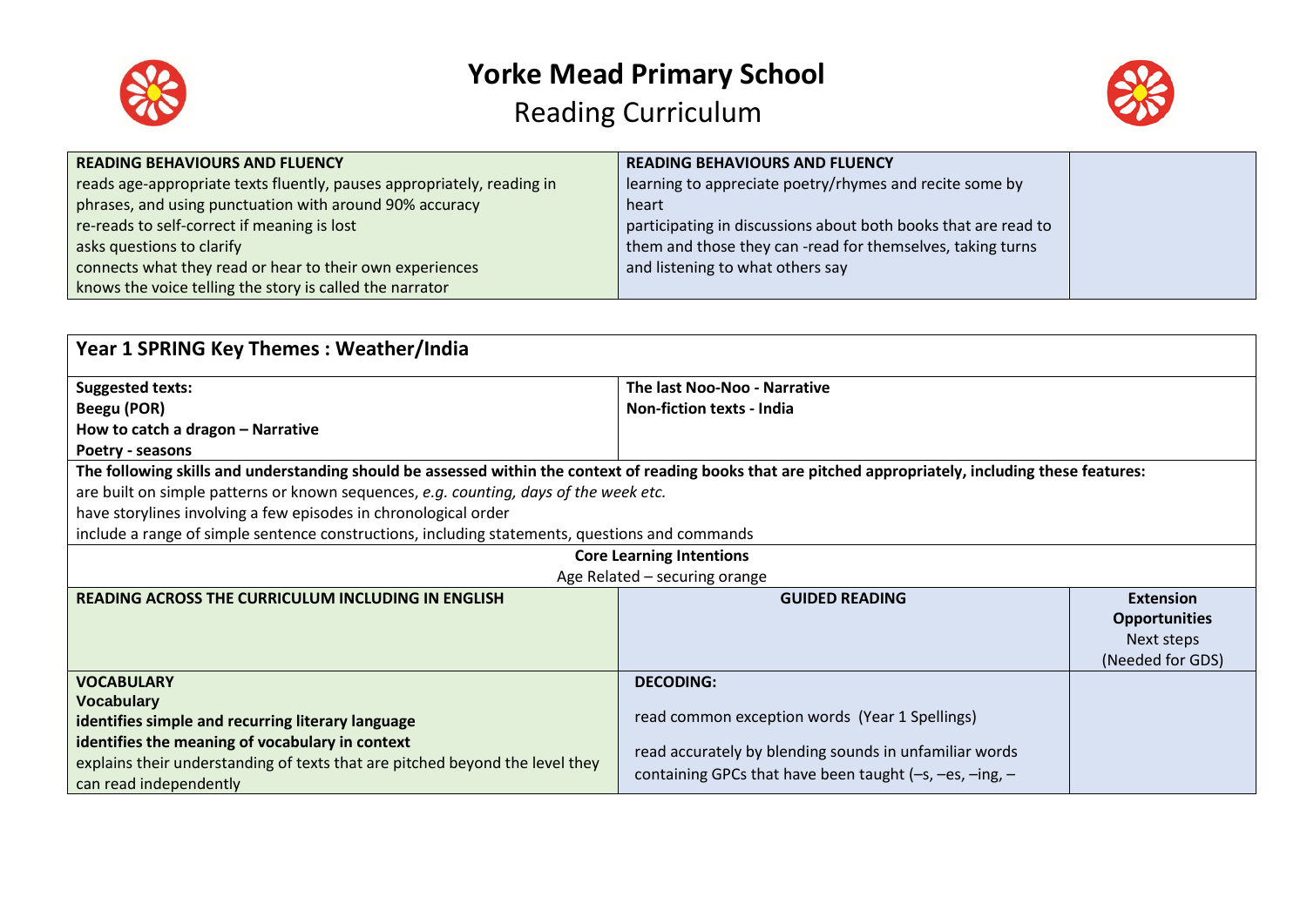



|                                                                                                        | ed, -er and -est endings) including words with more<br>than one syllable                                      |  |
|--------------------------------------------------------------------------------------------------------|---------------------------------------------------------------------------------------------------------------|--|
|                                                                                                        | read aloud, accurately and independently books that are<br>consistent with their developing phonic knowledge. |  |
|                                                                                                        | read words with contractions (for example, I'm, I'll,                                                         |  |
|                                                                                                        | we'll), and understand that the apostrophe represents<br>the omitted letter(s)                                |  |
|                                                                                                        | respond speedily with the correct sound to graphemes                                                          |  |
|                                                                                                        | (letters or groups of letters) for all 40+ phonemes,                                                          |  |
|                                                                                                        | including, where applicable, alternative sounds for                                                           |  |
|                                                                                                        | graphemes.                                                                                                    |  |
| <b>RETRIEVING</b>                                                                                      | <b>RETRIEVING</b>                                                                                             |  |
| with support, justifies their views about texts they have had read to them                             | checking the text makes sense as they read and self-                                                          |  |
| e.g. uses the word 'because'                                                                           | correct mistakes.                                                                                             |  |
| recognises patterns in texts, e.g. repeated phrases and refrains                                       | explaining clearly their understanding of what is read to                                                     |  |
| discusses the significance of the title<br>observes the punctuation and uses this to aid understanding | them.                                                                                                         |  |
| retrieves key information from a text                                                                  |                                                                                                               |  |
|                                                                                                        |                                                                                                               |  |
|                                                                                                        | discussing word meanings and linking new meanings to                                                          |  |
| identifies complete sentences<br>identifies typical phrases e.g. story openings and endings            | words already known.                                                                                          |  |
| understands that there is a range of non-fiction texts, e.g. different layouts                         |                                                                                                               |  |
| for instructions, non-fiction books etc                                                                |                                                                                                               |  |
| begins to understand how written language can be structured differently                                |                                                                                                               |  |
| according to genre e.g. in order to build surprise in a narrative or present                           |                                                                                                               |  |
| facts in non-fiction<br>comments on things that interest them                                          |                                                                                                               |  |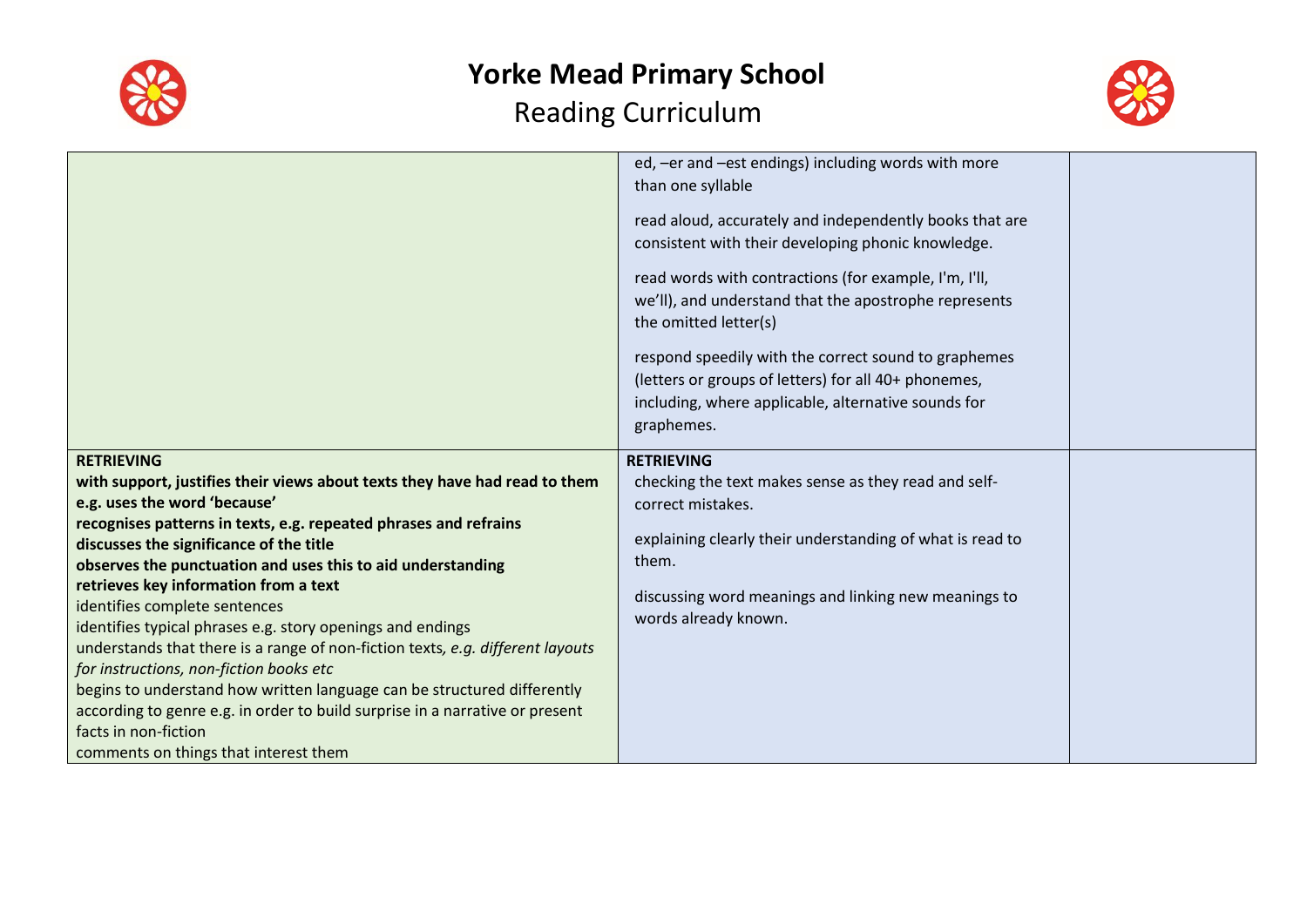

## **Yorke Mead Primary School**

### Reading Curriculum



| <b>INFERRING</b><br><b>Inferring</b><br>identifies goals/motives of the main character on the basis of what they<br>have said and done e.g. 'I think she wants her daddy to help her build a<br>sandcastle.'<br>expresses preferences linked to own experiences e.g. 'I like going to the<br>beach too'<br>uses different voices for characters when reading dialogue aloud<br>use different voice pitch to indicate whether they are reading an<br>exclamation or question | <b>INFERRING</b><br>Inference:<br>making inferences from the text based on what is said and<br>done in the book.<br>linking their own experiences to their reading and using these<br>to help understand the text.                                                           |  |
|-----------------------------------------------------------------------------------------------------------------------------------------------------------------------------------------------------------------------------------------------------------------------------------------------------------------------------------------------------------------------------------------------------------------------------------------------------------------------------|------------------------------------------------------------------------------------------------------------------------------------------------------------------------------------------------------------------------------------------------------------------------------|--|
| <b>PREDICTING</b><br>predicts events and endings                                                                                                                                                                                                                                                                                                                                                                                                                            | <b>PREDICTING</b><br>predicting what might happen from what has been read so far                                                                                                                                                                                             |  |
| <b>SUMMARISING</b><br>identifies how non-fiction texts are sequenced<br>identifies the beginning, middle and end of stories and pattern in poetry                                                                                                                                                                                                                                                                                                                           | <b>SUMMARISING</b><br>understanding the particular characteristics of fairy tales and<br>traditional stories<br>discussing the significance of the title and events<br>retelling well known stories such as fairy tales and traditional<br>stories                           |  |
| <b>READING BEHAVIOURS AND FLUENCY</b><br>reads age-appropriate texts fluently, pauses appropriately, reading in<br>phrases, and using punctuation with around 90% accuracy<br>re-reads to self-correct if meaning is lost<br>asks questions to clarify<br>connects what they read or hear to their own experiences<br>knows the voice telling the story is called the narrator                                                                                              | <b>READING BEHAVIOURS AND FLUENCY</b><br>learning to appreciate poetry/rhymes and recite some by<br>heart<br>participating in discussions about both books that are read to<br>them and those they can-read for themselves, taking turns<br>and listening to what others say |  |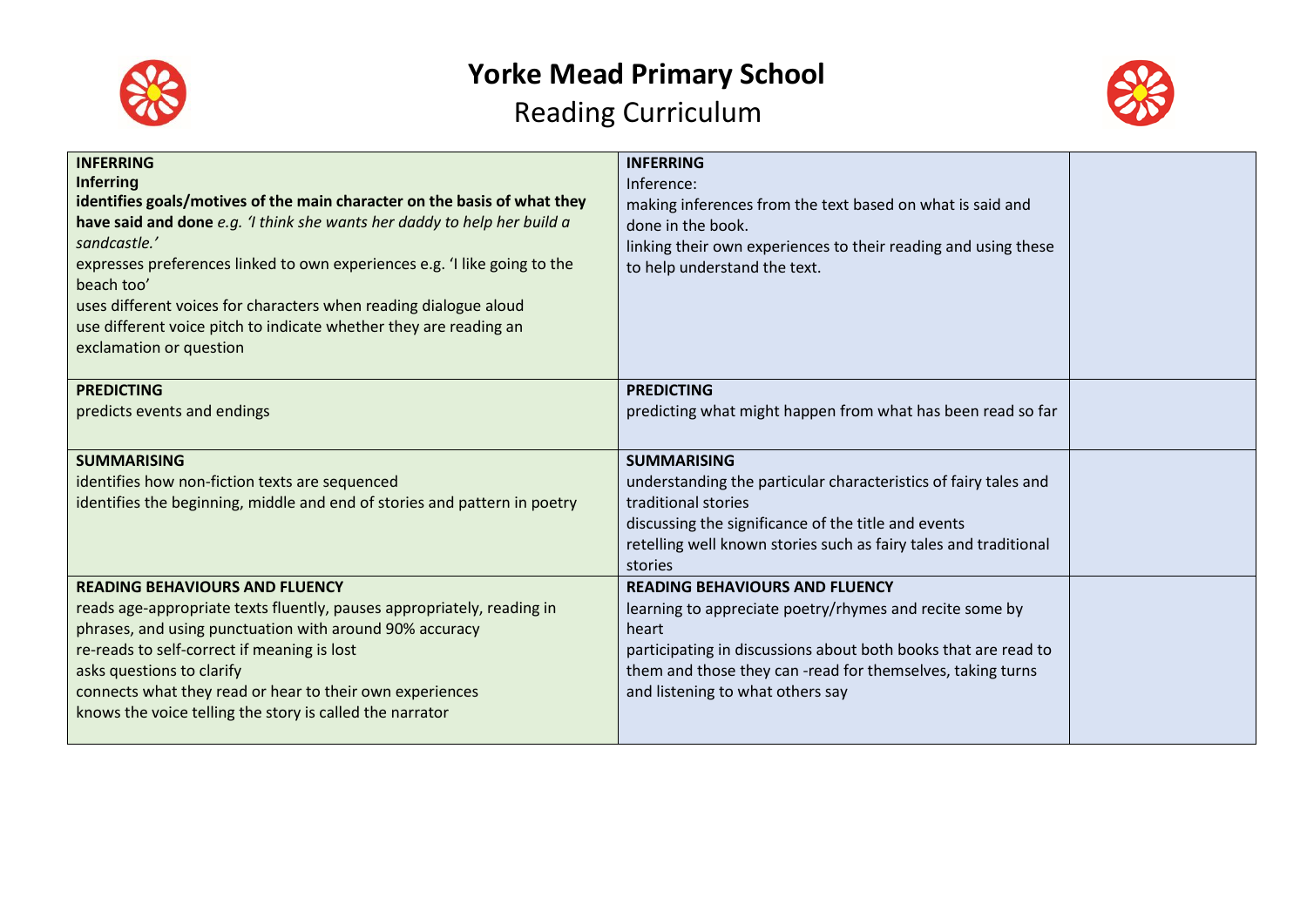



| Year 1 SUMMER Key Themes: Mini-beasts/Heroes and Villains                                                                                               |                                                         |                      |
|---------------------------------------------------------------------------------------------------------------------------------------------------------|---------------------------------------------------------|----------------------|
| <b>Suggested texts:</b>                                                                                                                                 | The Lonely Beast - Narrative                            |                      |
| <b>Yucky Worms (POR)</b>                                                                                                                                | <b>Traction Man (POR)</b>                               |                      |
| Poetry - selected poems                                                                                                                                 | Diary of a broad bean - explanation                     |                      |
| The following skills and understanding should be assessed within the context of reading books that are pitched appropriately, including these features: |                                                         |                      |
| include some abstract terms (non-fiction)                                                                                                               |                                                         |                      |
| include some level of formality and specialised language (non-fiction)                                                                                  |                                                         |                      |
| use captions                                                                                                                                            |                                                         |                      |
|                                                                                                                                                         | <b>Core Learning Intentions</b>                         |                      |
|                                                                                                                                                         | Age Related - securing turquoise                        |                      |
| READING ACROSS THE CURRICULUM INCLUDING IN ENGLISH                                                                                                      | <b>GUIDED READING</b>                                   | <b>Extension</b>     |
|                                                                                                                                                         |                                                         | <b>Opportunities</b> |
|                                                                                                                                                         |                                                         | Next steps           |
|                                                                                                                                                         |                                                         | (Needed for GDS)     |
| <b>VOCABULARY</b><br><b>Vocabulary</b>                                                                                                                  | <b>DECODING:</b>                                        |                      |
| identifies simple and recurring literary language                                                                                                       | read common exception words (Year 1 Spellings)          |                      |
| identifies the meaning of vocabulary in context                                                                                                         |                                                         |                      |
| explains their understanding of texts that are pitched beyond the level they                                                                            | read accurately by blending sounds in unfamiliar words  |                      |
| can read independently                                                                                                                                  | containing GPCs that have been taught (-s, -es, -ing, - |                      |
|                                                                                                                                                         | ed, -er and -est endings) including words with more     |                      |
|                                                                                                                                                         | than one syllable                                       |                      |
|                                                                                                                                                         | read aloud, accurately and independently books that are |                      |
|                                                                                                                                                         | consistent with their developing phonic knowledge.      |                      |
|                                                                                                                                                         |                                                         |                      |
|                                                                                                                                                         | read words with contractions (for example, I'm, I'll,   |                      |
|                                                                                                                                                         | we'll), and understand that the apostrophe represents   |                      |
|                                                                                                                                                         | the omitted letter(s)                                   |                      |
|                                                                                                                                                         |                                                         |                      |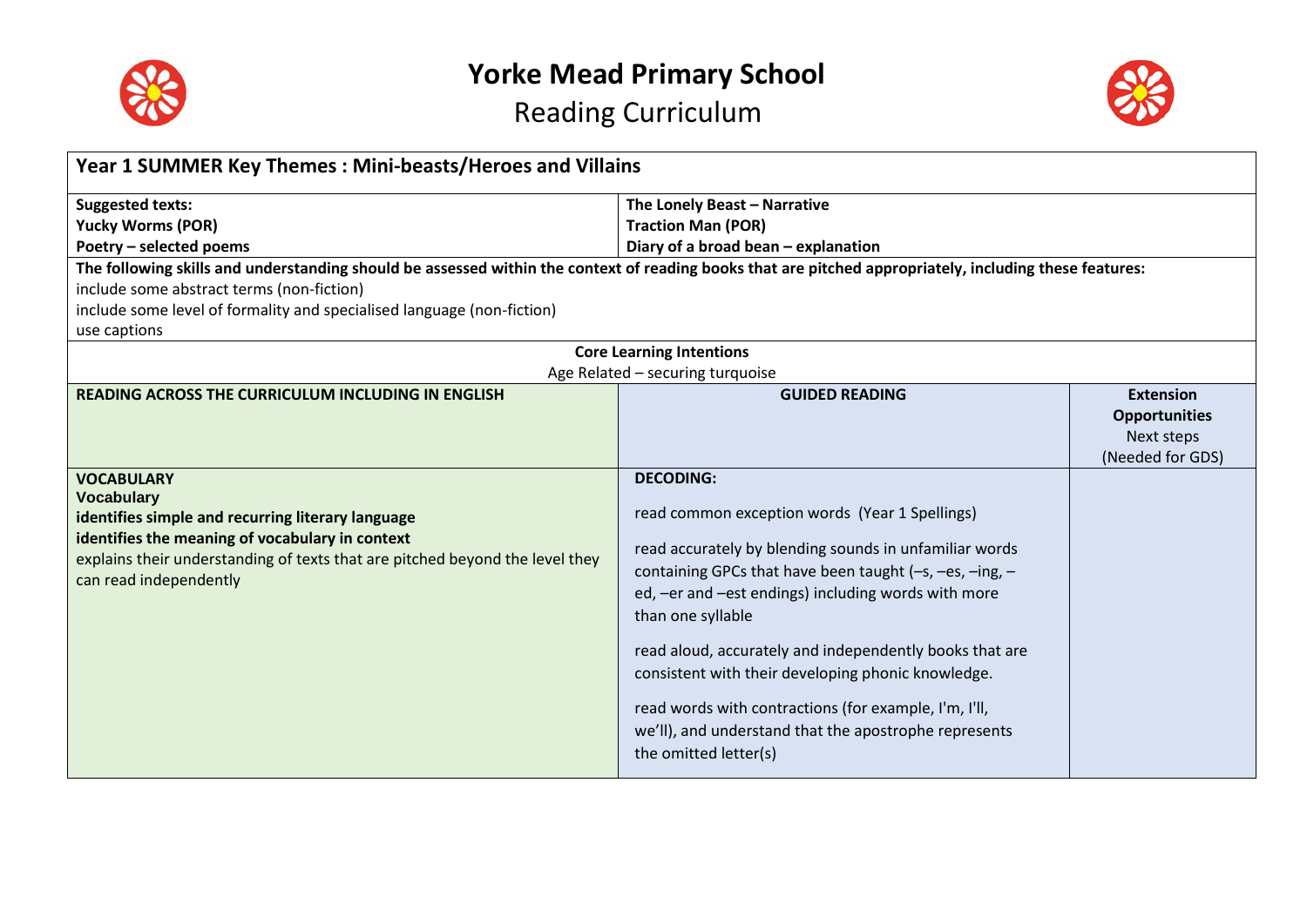



|                                                                                                                                                                                                                                                                                                                                                                                                                                                                                                                                                                                                                                                                                                                                                                                                                | respond speedily with the correct sound to graphemes<br>(letters or groups of letters) for all 40+ phonemes,<br>including, where applicable, alternative sounds for<br>graphemes.                                                                    |                                               |
|----------------------------------------------------------------------------------------------------------------------------------------------------------------------------------------------------------------------------------------------------------------------------------------------------------------------------------------------------------------------------------------------------------------------------------------------------------------------------------------------------------------------------------------------------------------------------------------------------------------------------------------------------------------------------------------------------------------------------------------------------------------------------------------------------------------|------------------------------------------------------------------------------------------------------------------------------------------------------------------------------------------------------------------------------------------------------|-----------------------------------------------|
| <b>RETRIEVING</b><br>with support, justifies their views about texts they have had read to them<br>e.g. uses the word 'because'<br>recognises patterns in texts, e.g. repeated phrases and refrains<br>discusses the significance of the title<br>observes the punctuation and uses this to aid understanding<br>retrieves key information from a text<br>identifies complete sentences<br>identifies typical phrases e.g. story openings and endings<br>understands that there is a range of non-fiction texts, e.g. different layouts<br>for instructions, non-fiction books etc<br>begins to understand how written language can be structured differently<br>according to genre e.g. in order to build surprise in a narrative or present<br>facts in non-fiction<br>comments on things that interest them | <b>RETRIEVING</b><br>checking the text makes sense as they read and self-<br>correct mistakes.<br>explaining clearly their understanding of what is read to<br>them.<br>discussing word meanings and linking new meanings to<br>words already known. | asking and answering<br>questions about books |
| <b>INFERRING</b><br><b>Inferring</b><br>identifies goals/motives of the main character on the basis of what they<br>have said and done e.g. 'I think she wants her daddy to help her build a<br>sandcastle.'<br>expresses preferences linked to own experiences e.g. 'I like going to the<br>beach too'<br>uses different voices for characters when reading dialogue aloud<br>use different voice pitch to indicate whether they are reading an<br>exclamation or question                                                                                                                                                                                                                                                                                                                                    | <b>INFERRING</b><br>making inferences from the text based on what is said and<br>done in the book.<br>linking their own experiences to their reading and using these<br>to help understand the text.                                                 |                                               |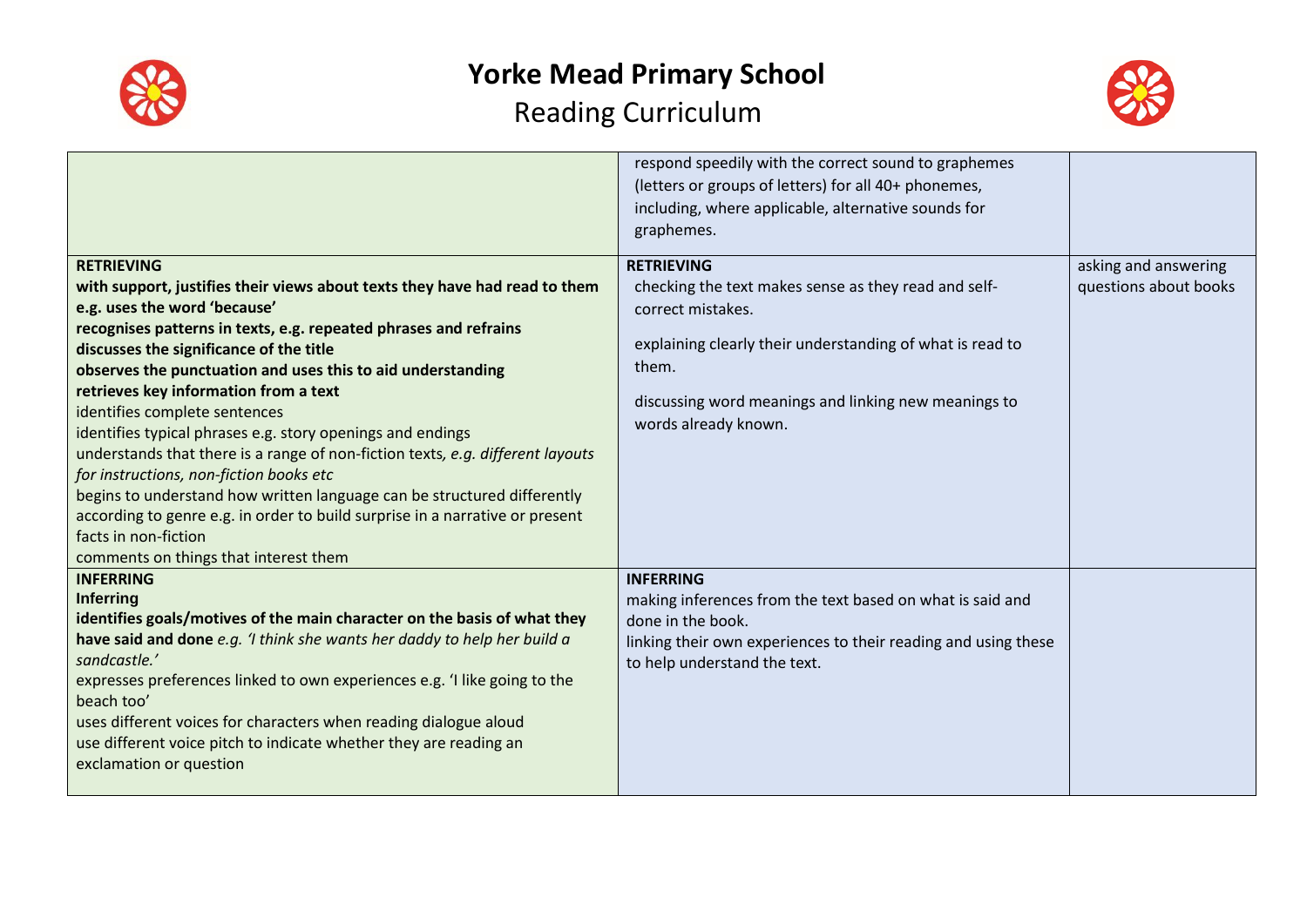



| <b>PREDICTING</b>                                                         | <b>PREDICTING</b>                                                |
|---------------------------------------------------------------------------|------------------------------------------------------------------|
| predicts events and endings                                               | predicting what might happen from what has been read so far      |
|                                                                           |                                                                  |
| <b>SUMMARISING</b>                                                        | <b>SUMMARISING</b>                                               |
| identifies how non-fiction texts are sequenced                            | understanding the particular characteristics of fairy tales and  |
| identifies the beginning, middle and end of stories and pattern in poetry | traditional stories                                              |
|                                                                           | discussing the significance of the title and events              |
|                                                                           | retelling well known stories such as fairy tales and traditional |
|                                                                           | stories                                                          |
| <b>READING BEHAVIOURS AND FLUENCY</b>                                     | <b>READING BEHAVIOURS AND FLUENCY</b>                            |
| reads age-appropriate texts fluently, pauses appropriately, reading in    | learning to appreciate poetry/rhymes and recite some by          |
| phrases, and using punctuation with around 90% accuracy                   | heart                                                            |
| re-reads to self-correct if meaning is lost                               | participating in discussions about both books that are read to   |
| asks questions to clarify                                                 | them and those they can -read for themselves, taking turns       |
| connects what they read or hear to their own experiences                  | and listening to what others say                                 |
| knows the voice telling the story is called the narrator                  |                                                                  |

#### **Year 2 AUTUMN Key Themes : Ourselves/Great fire of London**

**There should be opportunities for every child to read daily either in guided reading sessions or as part of the wider curriculum. Adults should hear children read regularly, with additional support for PPG and children who are not yet fluent, accurate and confident readers.**

**Objectives highlighted in bold must be revisited in every unit / half-termly**

| <b>Suggested texts:</b>            | Year 2 Grammar vocabulary to be used when discussing reading:                   |
|------------------------------------|---------------------------------------------------------------------------------|
| The Magic Finger - Narrative       | noun, noun phrase, statement, question, exclamation, command, compound, suffix, |
| <b>Poetry - Harvest, fireworks</b> | adjective, adverb, verb, past tense, present tense, apostrophe, comma           |
| Great Fire of London - Non fiction |                                                                                 |
| Claude in the city (POR)           |                                                                                 |
| <b>Guided reading:</b>             | <b>Phonics:</b>                                                                 |
|                                    | Follow Letter and Sounds                                                        |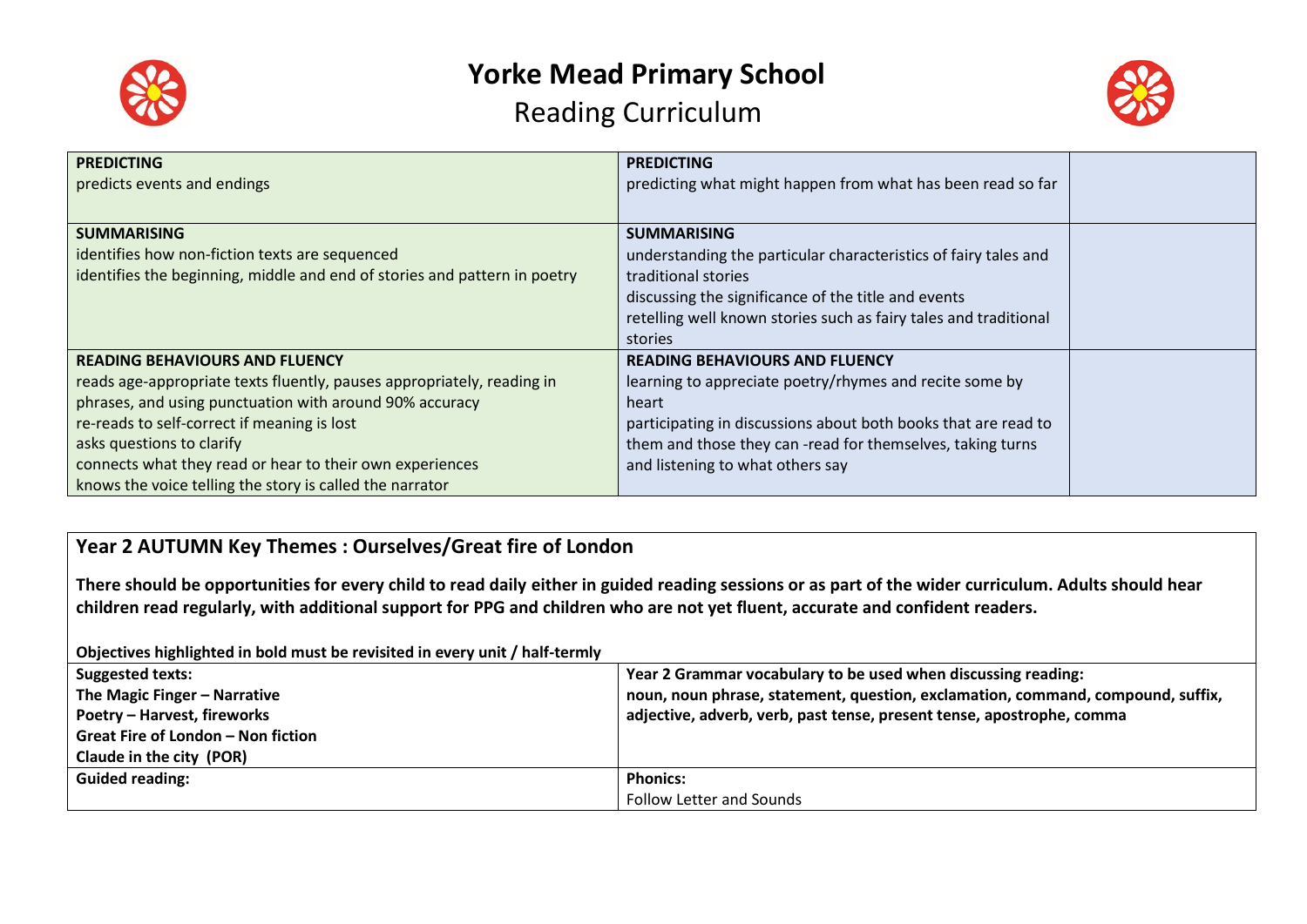



| Pupils will be grouped according to their ability, reading one book band<br>higher than their independent reading book. Teachers will use HFL Guided<br>Reading Booklet (Reception to Year 2) for learning objectives specific to<br>each group.                                                                                                                                                                                                                                                                                                                                                                                                                        | Use HFL phonics tracker YR to Y2 to support pace and progression in phonics                                                                                                                                                                                                                                                                                                                                                                                                                                                                                                                                                                                                                                           |                                                                            |
|-------------------------------------------------------------------------------------------------------------------------------------------------------------------------------------------------------------------------------------------------------------------------------------------------------------------------------------------------------------------------------------------------------------------------------------------------------------------------------------------------------------------------------------------------------------------------------------------------------------------------------------------------------------------------|-----------------------------------------------------------------------------------------------------------------------------------------------------------------------------------------------------------------------------------------------------------------------------------------------------------------------------------------------------------------------------------------------------------------------------------------------------------------------------------------------------------------------------------------------------------------------------------------------------------------------------------------------------------------------------------------------------------------------|----------------------------------------------------------------------------|
| The following skills and understanding should be assessed within the<br>context of reading books that are pitched appropriately, including these<br>features:<br>following skills and understanding should be assessed within the context of<br>reading books that are pitched appropriately, including:<br>picture books with a greater proportion of space given to sentences on a<br>page - pictures support the text to a lesser degree and may be more detailed<br>sentences that feature adverbs of time and manner, and prepositions to<br>indicate place<br>simple chapter books with a straightforward structure and broad but<br>distinctive characterisation | Prior learning: (Taken from Year 1 TAF)<br>read accurately many words of two or more syllables containing graphemes taught so far<br>for all of the 40+ phonemes<br>• read most words containing common Year 1 suffixes<br>• read most Year 1 common exception words in age-appropriate books<br>• read most words accurately without frequent overt sounding and blending, and<br>sufficiently fluently to allow them to focus on their understanding rather than on<br>decoding individual words<br>• sound out most unfamiliar words accurately In a book they can already read fluently<br>• check that it makes sense to them, correcting most inaccurate reading<br>• answer questions and make some inferences |                                                                            |
|                                                                                                                                                                                                                                                                                                                                                                                                                                                                                                                                                                                                                                                                         | • join in discussions about what has happened so far in what they have read<br><b>Core Learning Intentions</b>                                                                                                                                                                                                                                                                                                                                                                                                                                                                                                                                                                                                        |                                                                            |
|                                                                                                                                                                                                                                                                                                                                                                                                                                                                                                                                                                                                                                                                         | Age Related - securing purple                                                                                                                                                                                                                                                                                                                                                                                                                                                                                                                                                                                                                                                                                         |                                                                            |
| <b>READING ACROSS THE CURRICULUM INCLUDING IN ENGLISH</b>                                                                                                                                                                                                                                                                                                                                                                                                                                                                                                                                                                                                               | <b>GUIDED READING</b>                                                                                                                                                                                                                                                                                                                                                                                                                                                                                                                                                                                                                                                                                                 | <b>Extension</b><br><b>Opportunities</b><br>Next steps<br>(Needed for GDS) |
| <b>VOCABULARY</b><br>discusses effective language choices, e.g. 'slimy' is a good word there<br>because<br>identifies that adverbs help to tell us how the character is feeling                                                                                                                                                                                                                                                                                                                                                                                                                                                                                         | <b>DECODING:</b><br>Read common exception words (Year 2 Spellings).<br>read accurately by applying phonic knowledge and<br>blending until decoding has become embedded and<br>reading is fluent, including words with 2 or more<br>syllables.                                                                                                                                                                                                                                                                                                                                                                                                                                                                         |                                                                            |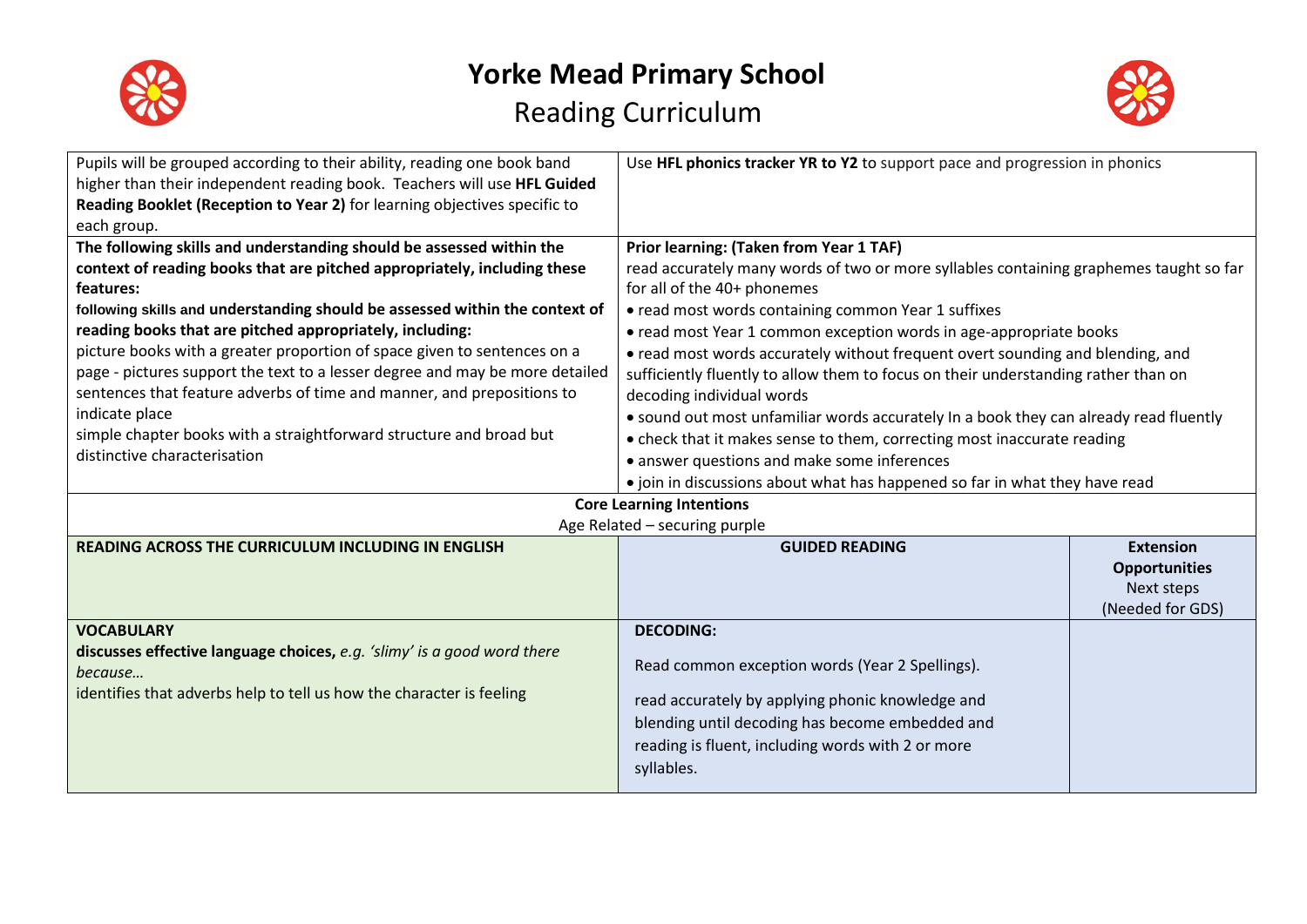



|                                                                                | read most words quickly and fluently without overt        |  |
|--------------------------------------------------------------------------------|-----------------------------------------------------------|--|
|                                                                                | sounding/blending.                                        |  |
|                                                                                | read and recognise alternate sounds for different         |  |
|                                                                                | graphemes.                                                |  |
|                                                                                |                                                           |  |
|                                                                                | read words with common suffixes (ed, ing).                |  |
| <b>RETRIEVING</b>                                                              | <b>RETRIEVING</b>                                         |  |
| identifies words and phrases that link events                                  | checking the text makes sense as they read and self-      |  |
| refers back to the text for evidence                                           | correcting mistakes.                                      |  |
| retrieves information stated within text (may not be obvious)                  |                                                           |  |
| uses evidence from a text - may look through the book to help them             | explaining clearly their understanding of what is read to |  |
| remember or use information                                                    | them.                                                     |  |
| shows awareness of use of features of organisation e.g. index, bold            | asking and answering questions about books                |  |
| headings                                                                       |                                                           |  |
| makes statements about characters on the basis of what is said and done,       | discuss the sequence of events in a book and how events   |  |
| making note of how verbs and adverbs support their judgements' e.g. 'I         | are related                                               |  |
| think she is selfish/kind/angry because it says she'                           |                                                           |  |
| begins to understand that written language (standard English) has              | discussing word meanings and linking new meanings to      |  |
| conventions that don't apply in spoken language                                | words already known.                                      |  |
| explains differences between fiction and non-fiction                           |                                                           |  |
| understands that books can be used to find things out, and is beginning to     |                                                           |  |
| do so                                                                          |                                                           |  |
| recognises that information is grouped according to subject                    |                                                           |  |
| begins to use dictionaries, glossaries and indexes to locate meanings and      |                                                           |  |
| information                                                                    |                                                           |  |
| identifies simple literary language e.g. words/phrases that identify a         |                                                           |  |
| traditional tale/narrative/story                                               |                                                           |  |
| identifies elements of an author's style e.g. familiar characters, settings or |                                                           |  |
| common themes                                                                  |                                                           |  |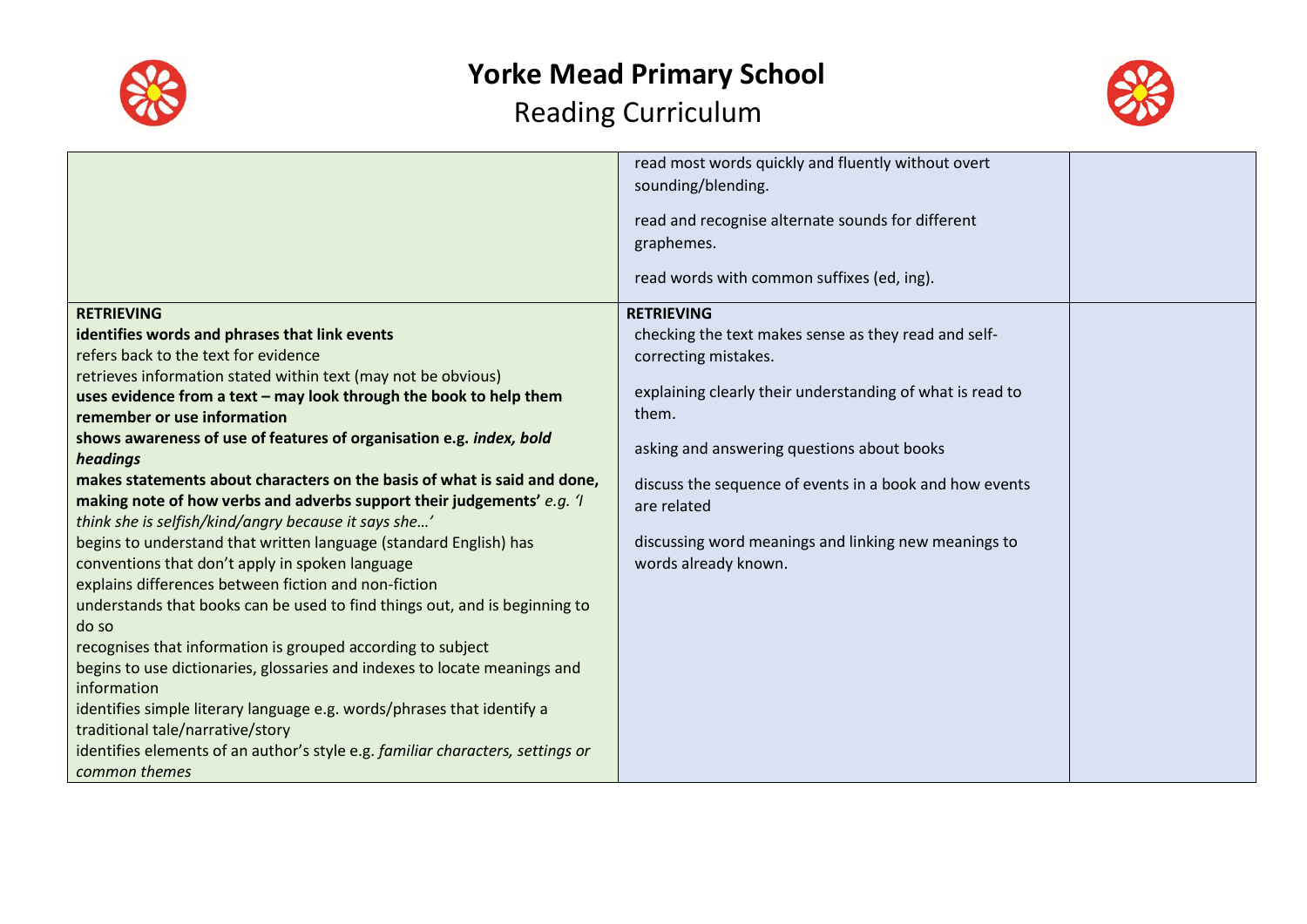



| identifies how settings and characters are created using specific vocabulary   |                                                                |  |
|--------------------------------------------------------------------------------|----------------------------------------------------------------|--|
| that creates imagery                                                           |                                                                |  |
| identifies that the verbs used for dialogue tell us how a character is feeling |                                                                |  |
| e.g. "I grabbed" or  he shouted                                                |                                                                |  |
| <b>INFERRING</b>                                                               | <b>INFERRING</b>                                               |  |
| demonstrates empathy with characters looking at descriptions and actions       | asking inferences from the text based on what is said and      |  |
| identifies evidence of change as a result of events, for example in            | done in the book.                                              |  |
| character behaviour                                                            | linking their own experiences to their reading and using these |  |
| recognises that different characters have different thoughts/feelings          | to help understand the text.                                   |  |
| about, views on and responses to particular scenarios e.g. that the wolf       |                                                                |  |
| would see the story of Red Riding Hood differently from the girl herself       |                                                                |  |
| explains how the way a character speaks reflects their personality             |                                                                |  |
| identifies common themes in traditional tales e.g. use of magic objects, good  |                                                                |  |
| overcoming evil, a bad character learning a lesson and changing their          |                                                                |  |
| behaviour                                                                      |                                                                |  |
| evaluates simple persuasive devices e.g. says which posters in a shop or TV    |                                                                |  |
| adverts would make them want to buy something, and why                         |                                                                |  |
| with support, justifies their views about what they have read                  |                                                                |  |
| <b>PREDICTING</b>                                                              | <b>PREDICTING</b>                                              |  |
| predicts with increasing accuracy during reading and then adapts               | predicting what might happen from what has been read so far    |  |
| prediction in the light of new information                                     |                                                                |  |
| predicts some key events of a story based on the settings described in the     |                                                                |  |
| story opening                                                                  |                                                                |  |
| <b>SUMMARISING</b>                                                             | <b>SUMMARISING</b>                                             |  |
| identifies the sequence of events e.g. answers questions such as 'Which        | discussing favourite words and phrases and explaining why      |  |
| event happened first? What happened before he fell over?'                      | they like them                                                 |  |
|                                                                                | recognising recurring language in poems/stories                |  |
|                                                                                | reading non-fiction books organised in different ways          |  |
|                                                                                | retelling well known stories including fairy tales and         |  |
|                                                                                | traditional stories.                                           |  |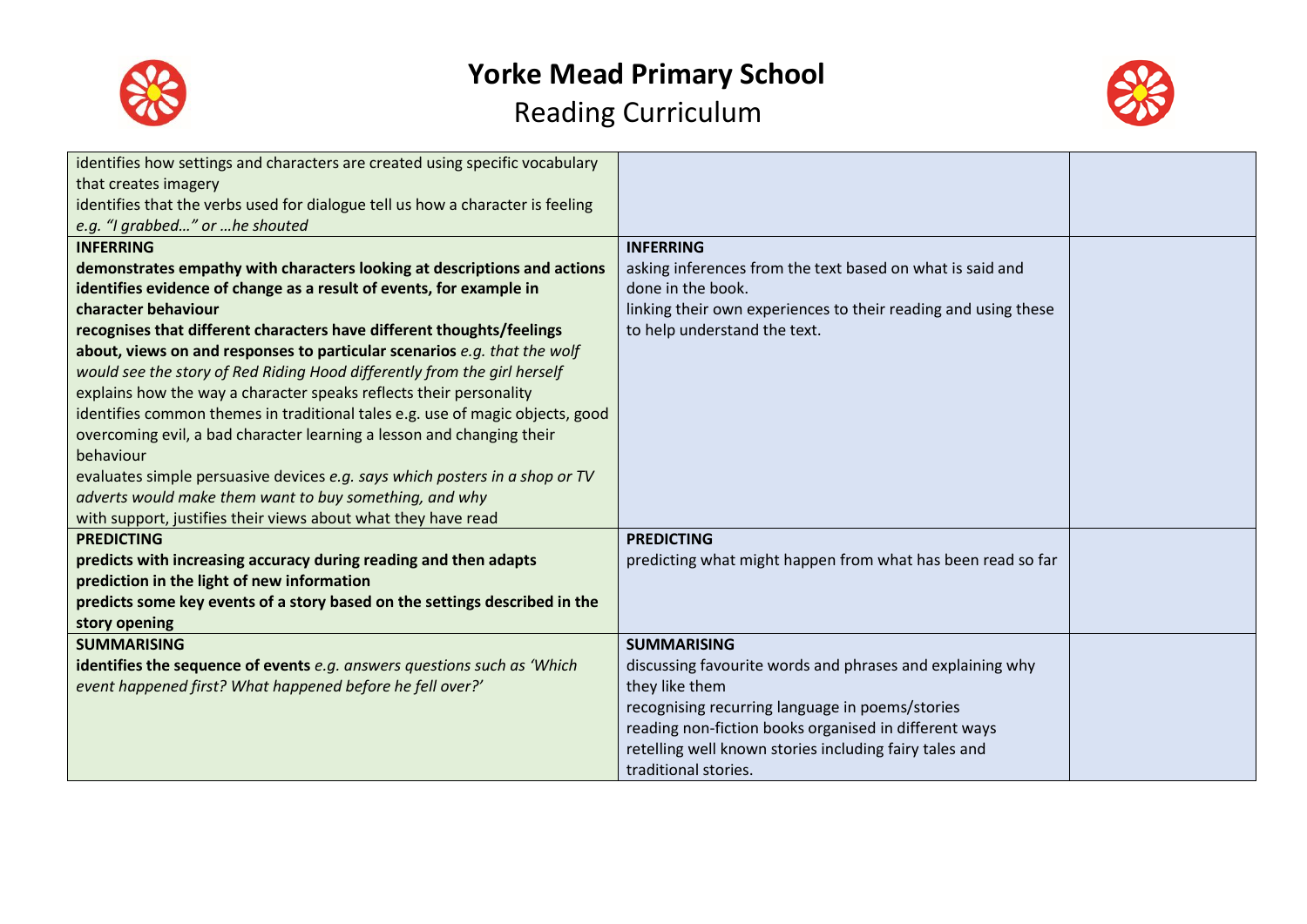



| <b>READING BEHAVIOURS AND FLUENCY</b>                                            | <b>READING BEHAVIOURS AND FLUENCY</b>                          |  |
|----------------------------------------------------------------------------------|----------------------------------------------------------------|--|
| self-corrects spontaneously and at the point of error                            | learning to appreciate poetry/rhymes and recite some by        |  |
| sustains silent reading most of the time                                         | heart                                                          |  |
| sustains interest in longer narratives e.g. a short chapter book                 | participating in discussions about both books that are read to |  |
| recognises the difference between description in fiction and non-fiction e.g.    | them and those they can -read for themselves, taking turns     |  |
| in non-fiction description is generally used for precision rather than to create | and listening to what others say.                              |  |
| an emotional response                                                            |                                                                |  |
|                                                                                  |                                                                |  |

| Year 2 SPRING Key Themes: Oceans and seas/Explorers                                                                                                     |                                                          |                      |
|---------------------------------------------------------------------------------------------------------------------------------------------------------|----------------------------------------------------------|----------------------|
| <b>Suggested texts:</b>                                                                                                                                 | Man on the Moon (POR)                                    |                      |
| The Magic school bus: On the ocean floor - Narrative                                                                                                    | Non-fiction texts - Florence Nightingale, Amelia Earhart |                      |
| Non-fiction texts $-$ sea creatures                                                                                                                     | How to wash a Woolly Mammoth - Instructions              |                      |
| Poetry – sea creatures                                                                                                                                  |                                                          |                      |
| The following skills and understanding should be assessed within the context of reading books that are pitched appropriately, including these features: |                                                          |                      |
| following skills and understanding should be assessed within the context of reading books that are pitched appropriately, including:                    |                                                          |                      |
| books with a storyline or sequence of events/actions told in paragraphs                                                                                 |                                                          |                      |
| books with more developed sequences and patterns of events                                                                                              |                                                          |                      |
| non-fiction texts that are structured in different ways                                                                                                 |                                                          |                      |
| <b>Core Learning Intentions</b>                                                                                                                         |                                                          |                      |
|                                                                                                                                                         | Age Related - securing gold                              |                      |
| <b>READING ACROSS THE CURRICULUM INCLUDING IN ENGLISH</b>                                                                                               | <b>GUIDED READING</b>                                    | <b>Extension</b>     |
|                                                                                                                                                         |                                                          | <b>Opportunities</b> |
|                                                                                                                                                         |                                                          | Next steps           |
|                                                                                                                                                         |                                                          | (Needed for GDS)     |
| <b>VOCABULARY</b>                                                                                                                                       | <b>DECODING:</b>                                         |                      |
| discusses effective language choices, e.g. 'slimy' is a good word there                                                                                 |                                                          |                      |
| because                                                                                                                                                 | Read common exception words (Year 2 Spellings).          |                      |
| identifies that adverbs help to tell us how the character is feeling                                                                                    |                                                          |                      |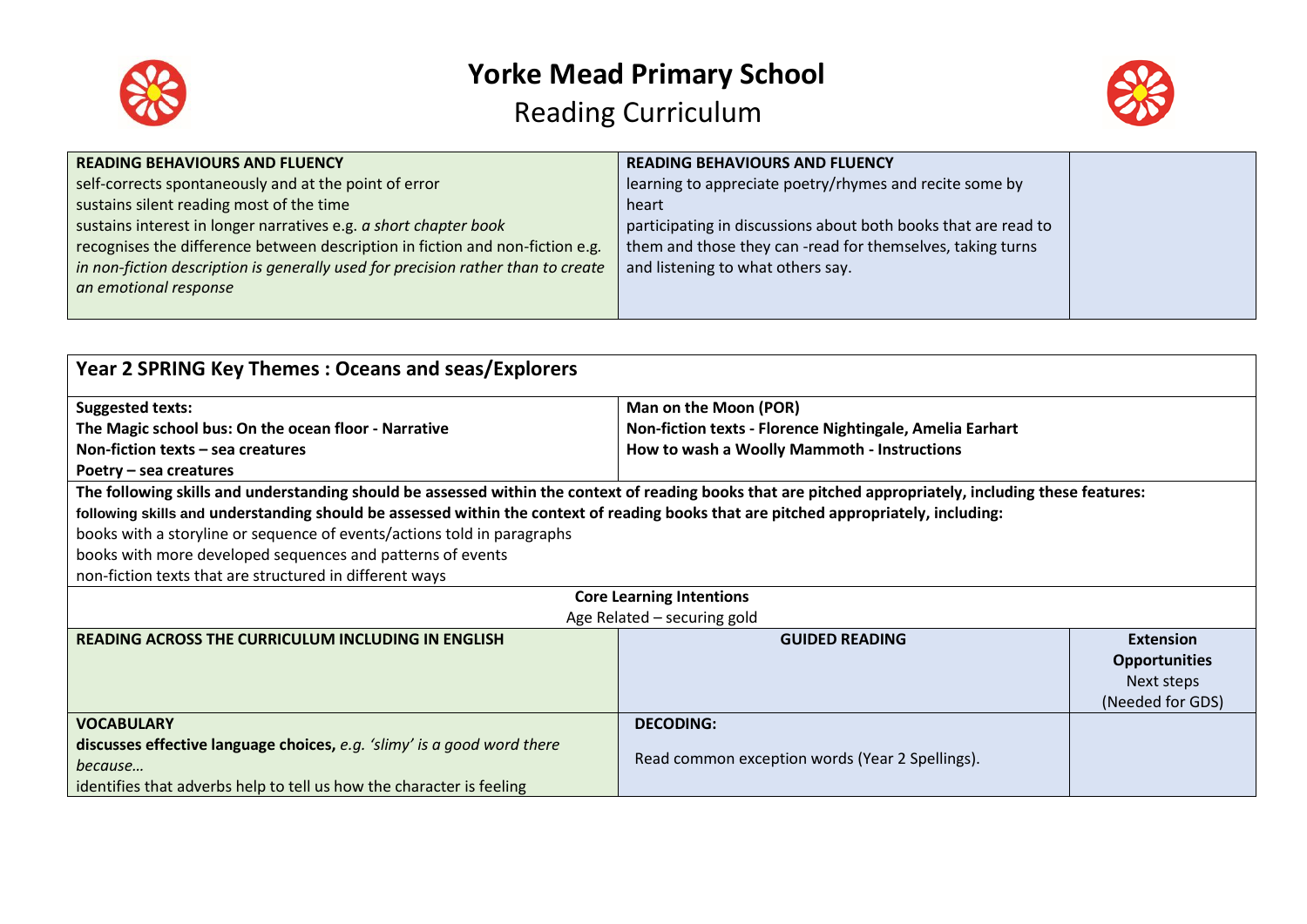



|                                                                                                                                                                                                                                                                                                                                                                                                                                                                                                                                                                                                                                                                                                                                                                                                                                                                                                                                                                                                                     | read accurately by applying phonic knowledge and<br>blending until decoding has become embedded and<br>reading is fluent, including words with 2 or more<br>syllables.<br>read most words quickly and fluently without overt<br>sounding/blending.<br>read and recognise alternate sounds for different<br>graphemes.<br>read words with common suffixes (ed, ing).             |  |
|---------------------------------------------------------------------------------------------------------------------------------------------------------------------------------------------------------------------------------------------------------------------------------------------------------------------------------------------------------------------------------------------------------------------------------------------------------------------------------------------------------------------------------------------------------------------------------------------------------------------------------------------------------------------------------------------------------------------------------------------------------------------------------------------------------------------------------------------------------------------------------------------------------------------------------------------------------------------------------------------------------------------|---------------------------------------------------------------------------------------------------------------------------------------------------------------------------------------------------------------------------------------------------------------------------------------------------------------------------------------------------------------------------------|--|
| <b>RETRIEVING</b><br>identifies words and phrases that link events<br>refers back to the text for evidence<br>retrieves information stated within text (may not be obvious)<br>uses evidence from a text - may look through the book to help them<br>remember or use information<br>shows awareness of use of features of organisation e.g. index, bold<br>headings<br>makes statements about characters on the basis of what is said and done,<br>making note of how verbs and adverbs support their judgements' e.g. 'I<br>think she is selfish/kind/angry because it says she'<br>begins to understand that written language (standard English) has<br>conventions that don't apply in spoken language<br>explains differences between fiction and non-fiction<br>understands that books can be used to find things out, and is beginning to<br>do so<br>recognises that information is grouped according to subject<br>begins to use dictionaries, glossaries and indexes to locate meanings and<br>information | <b>RETRIEVING</b><br>checking the text makes sense as they read and self-<br>correcting mistakes.<br>explaining clearly their understanding of what is read to<br>them.<br>asking and answering questions about books<br>discuss the sequence of events in a book and how events<br>are related<br>discussing word meanings and linking new meanings to<br>words already known. |  |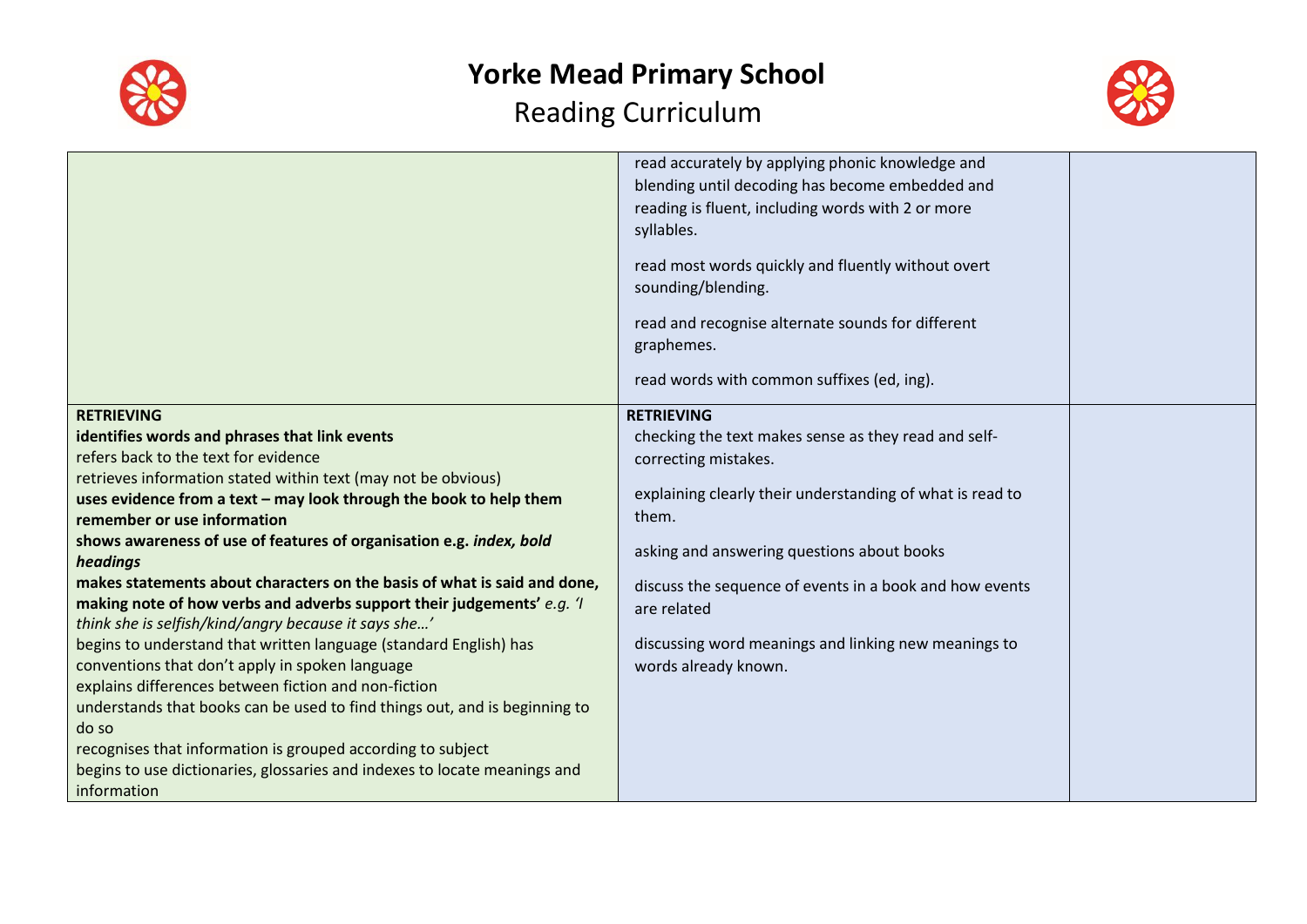



| identifies simple literary language e.g. words/phrases that identify a<br>traditional tale/narrative/story<br>identifies elements of an author's style e.g. familiar characters, settings or<br>common themes<br>identifies how settings and characters are created using specific vocabulary<br>that creates imagery<br>identifies that the verbs used for dialogue tell us how a character is feeling<br>e.g. "I grabbed" or he shouted<br><b>INFERRING</b><br>demonstrates empathy with characters looking at descriptions and actions<br>identifies evidence of change as a result of events, for example in<br>character behaviour<br>recognises that different characters have different thoughts/feelings<br>about, views on and responses to particular scenarios e.g. that the wolf<br>would see the story of Red Riding Hood differently from the girl herself<br>explains how the way a character speaks reflects their personality<br>identifies common themes in traditional tales e.g. use of magic objects, good<br>overcoming evil, a bad character learning a lesson and changing their<br>behaviour<br>evaluates simple persuasive devices e.g. says which posters in a shop or TV<br>adverts would make them want to buy something, and why<br>with support, justifies their views about what they have read | <b>INFERRING</b><br>asking inferences from the text based on what is said and<br>done in the book.<br>linking their own experiences to their reading and using these<br>to help understand the text. |  |
|---------------------------------------------------------------------------------------------------------------------------------------------------------------------------------------------------------------------------------------------------------------------------------------------------------------------------------------------------------------------------------------------------------------------------------------------------------------------------------------------------------------------------------------------------------------------------------------------------------------------------------------------------------------------------------------------------------------------------------------------------------------------------------------------------------------------------------------------------------------------------------------------------------------------------------------------------------------------------------------------------------------------------------------------------------------------------------------------------------------------------------------------------------------------------------------------------------------------------------------------------------------------------------------------------------------------------------|------------------------------------------------------------------------------------------------------------------------------------------------------------------------------------------------------|--|
| <b>PREDICTING</b><br>predicts with increasing accuracy during reading and then adapts<br>prediction in the light of new information<br>predicts some key events of a story based on the settings described in the<br>story opening                                                                                                                                                                                                                                                                                                                                                                                                                                                                                                                                                                                                                                                                                                                                                                                                                                                                                                                                                                                                                                                                                              | <b>PREDICTING</b><br>predicting what might happen from what has been read so far                                                                                                                     |  |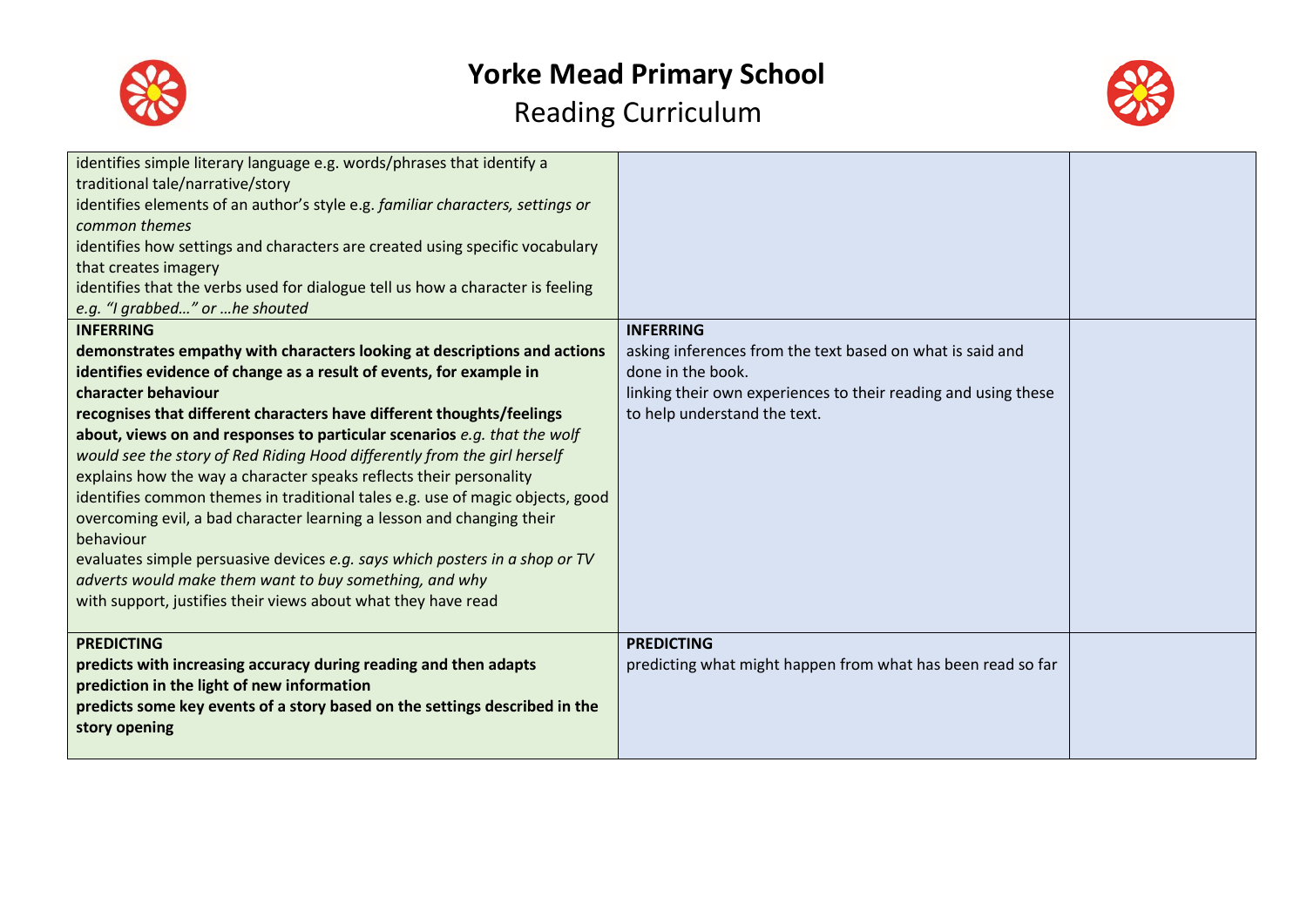

# **Yorke Mead Primary School**

### Reading Curriculum



| <b>SUMMARISING</b><br>identifies the sequence of events e.g. answers questions such as 'Which<br>event happened first? What happened before he fell over?'                                                                                                                                                                                                                                                   | <b>SUMMARISING</b><br>discussing favourite words and phrases and explaining why<br>they like them<br>recognising recurring language in poems/stories<br>reading non-fiction books organised in different ways<br>retelling well known stories including fairy tales and<br>traditional stories. |  |
|--------------------------------------------------------------------------------------------------------------------------------------------------------------------------------------------------------------------------------------------------------------------------------------------------------------------------------------------------------------------------------------------------------------|-------------------------------------------------------------------------------------------------------------------------------------------------------------------------------------------------------------------------------------------------------------------------------------------------|--|
| <b>READING BEHAVIOURS AND FLUENCY</b><br>self-corrects spontaneously and at the point of error<br>sustains silent reading most of the time<br>sustains interest in longer narratives e.g. a short chapter book<br>recognises the difference between description in fiction and non-fiction e.g.<br>in non-fiction description is generally used for precision rather than to create<br>an emotional response | <b>READING BEHAVIOURS AND FLUENCY</b><br>learning to appreciate poetry/rhymes and recite some by<br>heart<br>participating in discussions about both books that are read to<br>them and those they can -read for themselves, taking turns<br>and listening to what others say.                  |  |

| <b>Year 2 SUMMER Key Themes: Hot and Cold climates</b>                                                                                                  |                                                 |  |
|---------------------------------------------------------------------------------------------------------------------------------------------------------|-------------------------------------------------|--|
| <b>Suggested texts:</b>                                                                                                                                 | <b>Princess &amp; The White Bear King (POR)</b> |  |
| Lila and the Secret of Rain (POR)                                                                                                                       | Poetry - riddles, birds                         |  |
| <b>Non-fiction texts -African animals</b>                                                                                                               | Baby Chimps, The Emperor's Egg - explanation    |  |
| <b>Instructional texts - Recipes</b>                                                                                                                    |                                                 |  |
| The following skills and understanding should be assessed within the context of reading books that are pitched appropriately, including these features: |                                                 |  |
| following skills and understanding should be assessed within the context of reading books that are pitched appropriately, including:                    |                                                 |  |
| non-fiction texts with longer, more formal sentences and wider range of terminology (range of unknown words is controlled)                              |                                                 |  |
| books with clear print and font with good spacing for more sustained blocks of text                                                                     |                                                 |  |
| <b>Core Learning Intentions</b>                                                                                                                         |                                                 |  |
| Age Related - securing white                                                                                                                            |                                                 |  |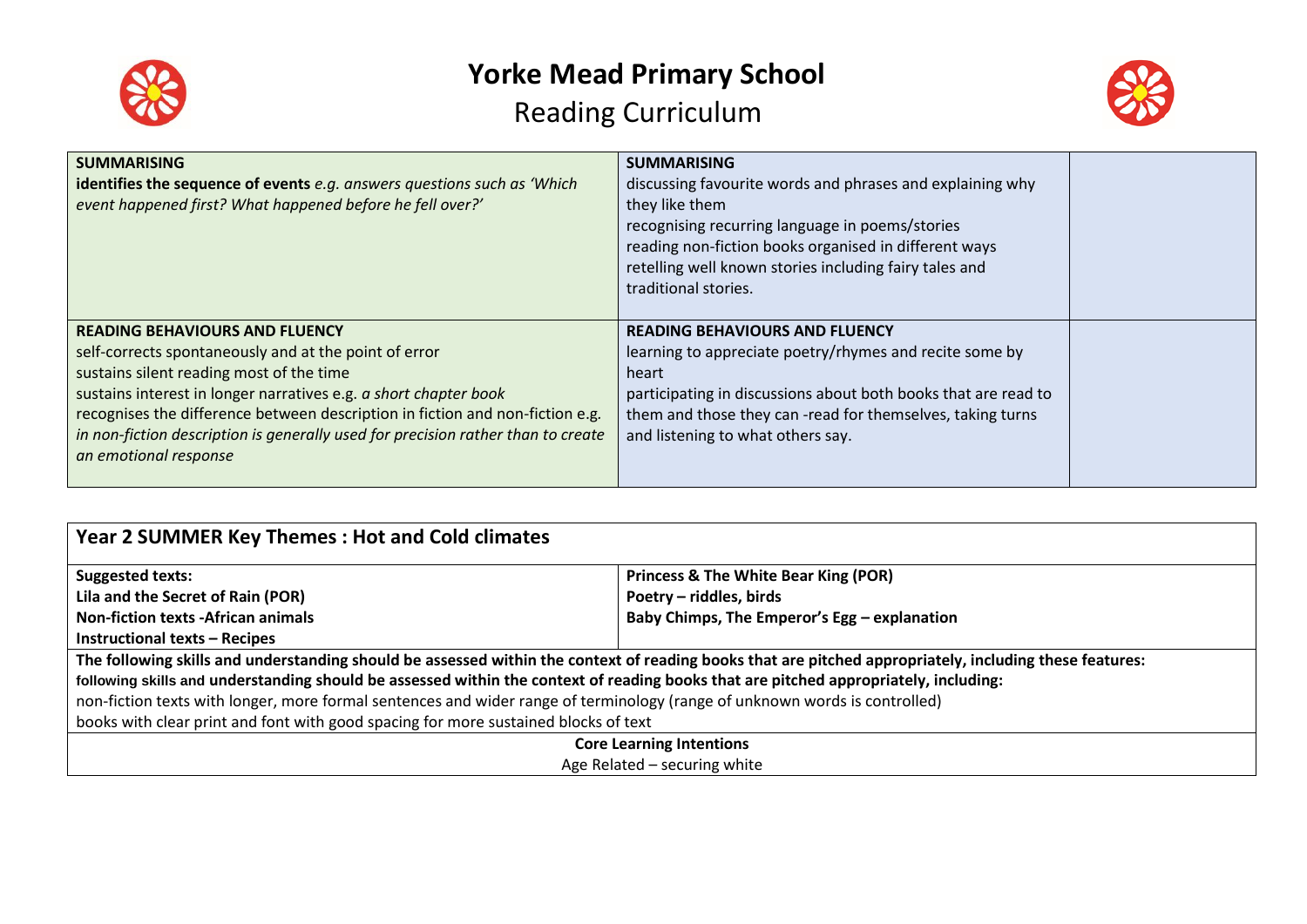



| <b>READING ACROSS THE CURRICULUM INCLUDING IN ENGLISH</b>                                                                                                                       | <b>GUIDED READING</b>                                                                                                                                                                                                                                                                                                                                                                        | <b>Extension</b>     |
|---------------------------------------------------------------------------------------------------------------------------------------------------------------------------------|----------------------------------------------------------------------------------------------------------------------------------------------------------------------------------------------------------------------------------------------------------------------------------------------------------------------------------------------------------------------------------------------|----------------------|
|                                                                                                                                                                                 |                                                                                                                                                                                                                                                                                                                                                                                              | <b>Opportunities</b> |
|                                                                                                                                                                                 |                                                                                                                                                                                                                                                                                                                                                                                              | Next steps           |
|                                                                                                                                                                                 |                                                                                                                                                                                                                                                                                                                                                                                              | (Needed for GDS)     |
| <b>VOCABULARY</b><br>discusses effective language choices, e.g. 'slimy' is a good word there<br>because<br>identifies that adverbs help to tell us how the character is feeling | <b>DECODING:</b><br>Read common exception words (Year 2 Spellings).<br>read accurately by applying phonic knowledge and<br>blending until decoding has become embedded and<br>reading is fluent, including words with 2 or more<br>syllables.<br>read most words quickly and fluently without overt<br>sounding/blending.<br>read and recognise alternate sounds for different<br>graphemes. |                      |
|                                                                                                                                                                                 | read words with common suffixes (ed, ing).                                                                                                                                                                                                                                                                                                                                                   |                      |
| <b>RETRIEVING</b>                                                                                                                                                               | <b>RETRIEVING</b>                                                                                                                                                                                                                                                                                                                                                                            |                      |
| identifies words and phrases that link events                                                                                                                                   | checking the text makes sense as they read and self-                                                                                                                                                                                                                                                                                                                                         |                      |
| refers back to the text for evidence                                                                                                                                            | correcting mistakes.                                                                                                                                                                                                                                                                                                                                                                         |                      |
| retrieves information stated within text (may not be obvious)                                                                                                                   |                                                                                                                                                                                                                                                                                                                                                                                              |                      |
| uses evidence from a text - may look through the book to help them                                                                                                              | explaining clearly their understanding of what is read to                                                                                                                                                                                                                                                                                                                                    |                      |
| remember or use information                                                                                                                                                     | them.                                                                                                                                                                                                                                                                                                                                                                                        |                      |
| shows awareness of use of features of organisation e.g. index, bold<br>headings                                                                                                 | asking and answering questions about books                                                                                                                                                                                                                                                                                                                                                   |                      |
| makes statements about characters on the basis of what is said and done,                                                                                                        | discuss the sequence of events in a book and how events                                                                                                                                                                                                                                                                                                                                      |                      |
| making note of how verbs and adverbs support their judgements' e.g. 'I                                                                                                          | are related                                                                                                                                                                                                                                                                                                                                                                                  |                      |
| think she is selfish/kind/angry because it says she'                                                                                                                            |                                                                                                                                                                                                                                                                                                                                                                                              |                      |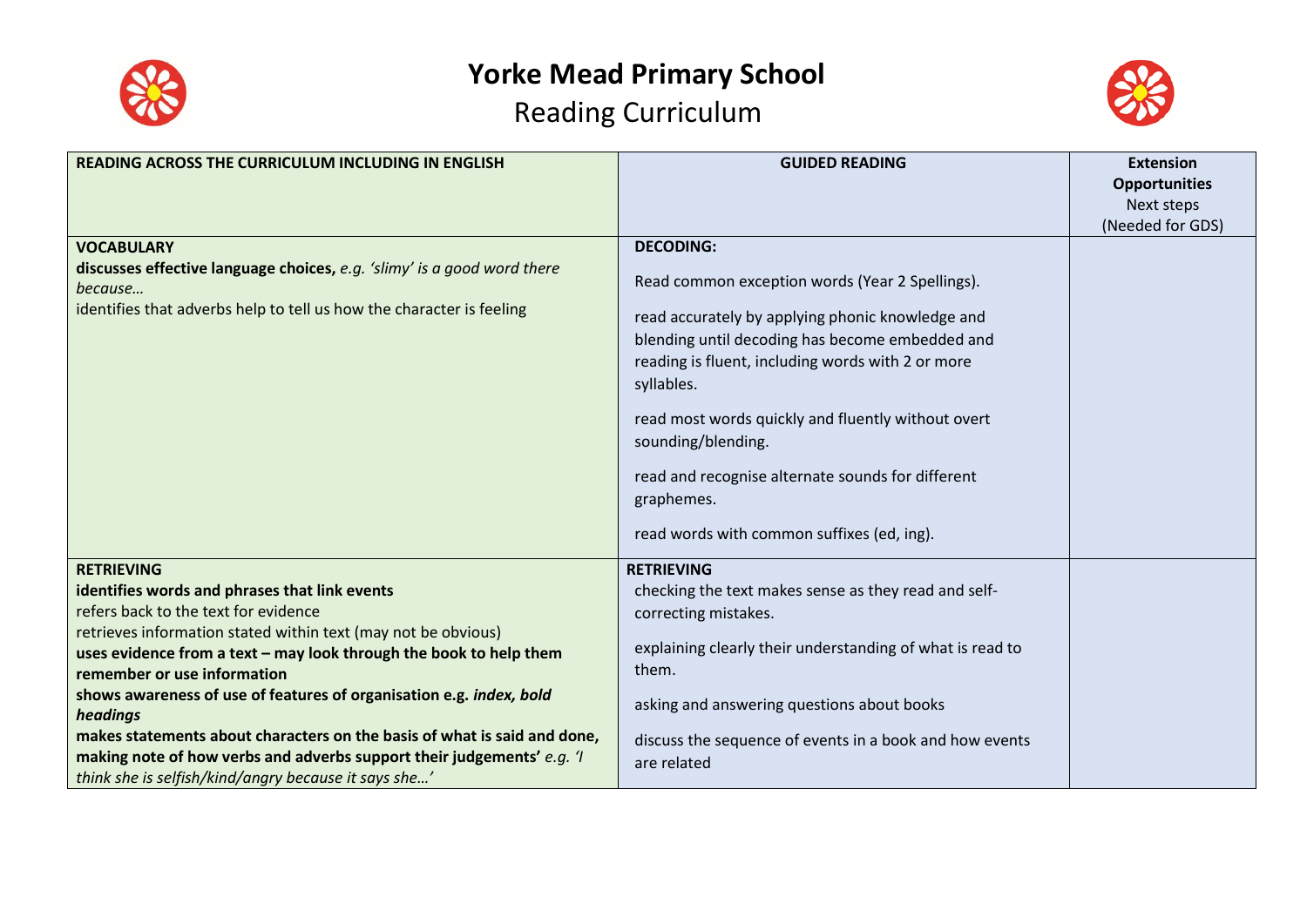



| begins to understand that written language (standard English) has              | discussing word meanings and linking new meanings to           |                        |
|--------------------------------------------------------------------------------|----------------------------------------------------------------|------------------------|
| conventions that don't apply in spoken language                                | words already known.                                           |                        |
| explains differences between fiction and non-fiction                           |                                                                |                        |
| understands that books can be used to find things out, and is beginning to     |                                                                |                        |
| do so                                                                          |                                                                |                        |
| recognises that information is grouped according to subject                    |                                                                |                        |
| begins to use dictionaries, glossaries and indexes to locate meanings and      |                                                                |                        |
| information                                                                    |                                                                |                        |
| identifies simple literary language e.g. words/phrases that identify a         |                                                                |                        |
| traditional tale/narrative/story                                               |                                                                |                        |
| identifies elements of an author's style e.g. familiar characters, settings or |                                                                |                        |
| common themes                                                                  |                                                                |                        |
| identifies how settings and characters are created using specific vocabulary   |                                                                |                        |
| that creates imagery                                                           |                                                                |                        |
| identifies that the verbs used for dialogue tell us how a character is feeling |                                                                |                        |
| e.g. "I grabbed" or he shouted                                                 |                                                                |                        |
| <b>INFERRING</b>                                                               | <b>INFERRING</b>                                               | make links between the |
| demonstrates empathy with characters looking at descriptions and actions       | asking inferences from the text based on what is said and      | book they are reading  |
| identifies evidence of change as a result of events, for example in            | done in the book.                                              | and other books they   |
| character behaviour                                                            | linking their own experiences to their reading and using these | have read.             |
| recognises that different characters have different thoughts/feelings          | to help understand the text.                                   |                        |
| about, views on and responses to particular scenarios e.g. that the wolf       |                                                                |                        |
| would see the story of Red Riding Hood differently from the girl herself       |                                                                |                        |
| explains how the way a character speaks reflects their personality             |                                                                |                        |
| identifies common themes in traditional tales e.g. use of magic objects, good  |                                                                |                        |
| overcoming evil, a bad character learning a lesson and changing their          |                                                                |                        |
| behaviour                                                                      |                                                                |                        |
| evaluates simple persuasive devices e.g. says which posters in a shop or TV    |                                                                |                        |
| adverts would make them want to buy something, and why                         |                                                                |                        |
| with support, justifies their views about what they have read                  |                                                                |                        |
|                                                                                |                                                                |                        |